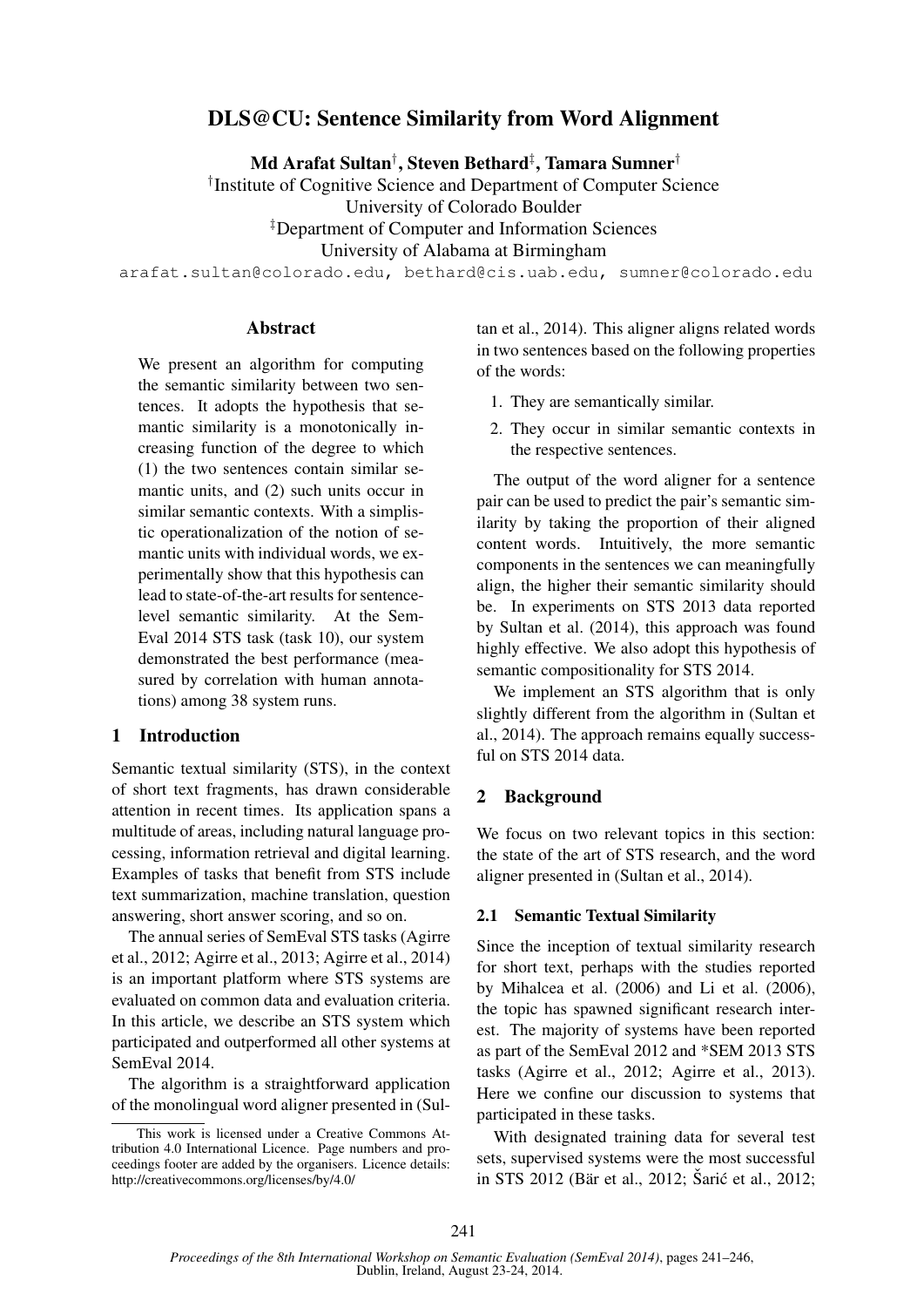Jimenez et al., 2012). Such systems typically apply a regression algorithm on a large number of STS features (e.g., string similarity, syntactic similarity and word or phrase-level semantic similarity) to generate a final similarity score. This approach continued to do well in 2013 (Han et al., 2013; Wu et al., 2013; Shareghi and Bergler, 2013) even without domain-specific training data, but the best results were demonstrated by an unsupervised system (Han et al., 2013). This has important implications for STS since extraction of each feature adds to the latency of a supervised system. STS systems are typically important in the context of a larger system rather than on their own, so high latency is an obvious drawback for such systems.

We present an STS system that has simplicity, high accuracy and speed as its design goals, can be deployed without any supervision, operates in a linguistically principled manner with purely semantic sentence properties, and was the top system at SemEval STS 2014.

#### 2.2 The Sultan et al. (2014) Aligner

The word aligner presented in (Sultan et al., 2014) has been used unchanged in this work and plays a central role in our STS algorithm. We give only an overview here; for the full details, see the original article.

We will denote the sentences being aligned (and are subsequently input to the STS algorithm) as  $S^{(1)}$  and  $S^{(2)}$ . We describe only content word alignment here; stop words are not used in our STS computation.

The aligner first identifies word pairs  $w_i^{(1)} \in$  $S^{(1)}$  and  $w_j^{(2)} \in S^{(2)}$  such that:

- 1.  $w_i^{(1)}$  $\binom{1}{i}$  and  $w_j^{(2)}$  $j^{(2)}$  have non-zero semantic similarity,  $sim_{Wi}$ . The calculation of  $sim_{Wi}$  is described in Section 2.2.1.
- 2. The semantic contexts of  $w_i^{(1)}$  $\binom{1}{i}$  and  $w_j^{(2)}$  $j^{(2)}$  have some similarity,  $\sin c_{ij}$ . We define the semantic context of a word  $w$  in a sentence  $S$  as a set of words in  $S$ , and the semantic context of the word pair  $(w_i^{(1)})$  $\binom{10}{i}, w_j^{(2)}$  $j^{(2)}$ ), denoted by  $context_{ij}$ , as the Cartesian product of the context of  $w_i^{(1)}$  $i^{(1)}$  in  $S^{(1)}$  and the context of  $w_i^{(2)}$  $j^{(2)}$  in  $S^{(2)}$ . We define several types of context (i.e., several selections of words) and describe the corresponding calculations of  $sim_{Cij}$  in Section 2.2.2.
- 3. There are no competing pairs scoring higher



Figure 1: The alignment pipeline.

than  $(w_i^{(1)}$  $\boldsymbol{w}_i^{(1)}, \boldsymbol{w}_j^{(2)}$  $j_j^{(2)}$ ) under  $f(sim_W, sim_C)$  =  $0.9 \times sim_W + 0.1 \times sim_{\text{C}}$ . That is, there are no pairs  $(w_k^{(1)})$  $\binom{(1)}{k},w^{(2)}_j$  $j^{(2)}$ ) such that  $f(sim_{Wkj}, sim_{Ckj}) > f(sim_{Wij}, sim_{Cij}),$ and there are no pairs  $(w_i^{(1)})$  $u_l^{(1)}, w_l^{(2)}$  $\binom{2}{l}$  such that  $f(\text{sim}_{Wil}, \text{sim}_{Cil}) > f(\text{sim}_{Wij}, \text{sim}_{Cij}).$ The weights 0.9 and 0.1 were derived empirically via a grid search in the range  $[0, 1]$  (with a step size of 0.1) to maximize alignment performance on the training set of the (Brockett, 2007) alignment corpus. This set contains 800 human-aligned sentence pairs collected from a textual entailment corpus (Bar-Haim et al., 2006).

The aligner then performs one-to-one word alignments in decreasing order of the f value.

This alignment process is applied in four steps as shown in Figure 1; each step applies the above process to a particular type of context: identical words, dependencies and surrounding content words. Additionally, named entities are aligned in a separate step (details in Section 2.2.2).

Words that are aligned by an earlier module of the pipeline are not allowed to be re-aligned by downstream modules.

#### 2.2.1 Word Similarity

Word similarity  $(sim_W)$  is computed as follows:

- 1. If the two words or their lemmas are identical, then  $sim_W = 1$ .
- 2. If the two words are present as a pair in the lexical XXXL corpus of the Paraphrase Database<sup>1</sup> (PPDB) (Ganitkevitch et al., 2013), then  $sim_W = 0.9$ .<sup>2</sup> For this step, PPDB was augmented with lemmatized forms of the already existing word pairs.<sup>3</sup>

<sup>&</sup>lt;sup>1</sup>PPDB is a large database of lexical, phrasal and syntactic paraphrases.

<sup>2</sup>Again, the value 0.9 was derived empirically via a grid search in  $[0, 1]$  (step size = 0.1) to maximize alignment performance on the (Brockett, 2007) training data.

<sup>&</sup>lt;sup>3</sup>The Python NLTK WordNetLemmatizer was used to lemmatize the original PPDB words.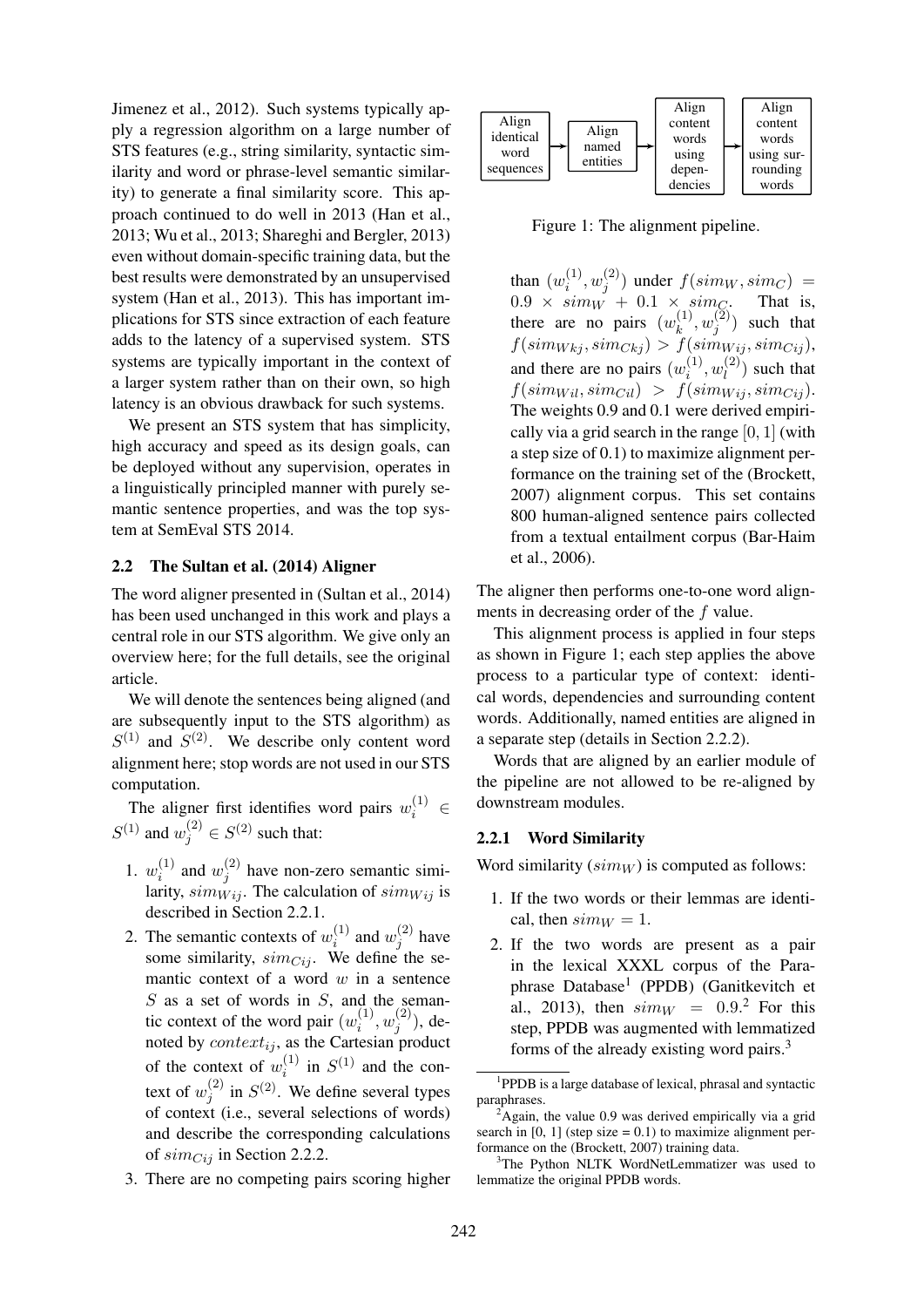3. For any other word pair,  $sim_W = 0$ .

# 2.2.2 Contextual Similarity

Contextual similarity  $(sim_C)$  for a word pair  $(w_i^{(1)}$  $\binom{10}{i},w_j^{(2)}$  $j^{(2)}$ ) is computed as the sum of the word similarities for each pair of words in the context of  $(w_i^{(1)}$  $\boldsymbol{u}_i^{(1)}, \boldsymbol{w}_j^{(2)}$  $j^{(2)}$ ). That is:

$$
sim_{Cij} = \sum_{(w_k^{(1)}, w_l^{(2)}) \in context_{ij}} sim_{Wkl}
$$

Each of the stages in Figure 1 employs a specific type of context.

Identical Word Sequences. Contextual similarity for identical word sequences (a word sequence W which is present in both  $S^{(1)}$  and  $S^{(2)}$ and contains at least one content word) defines the context by pairing up each word in the instance of W in  $S^{(1)}$  with its occurrence in the instance of W in  $S^{(2)}$ . All such sequences with length  $\geq 2$ are aligned; longer sequences are aligned before shorter ones. This simple step was found to be of very high precision in (Sultan et al., 2014) and reduces the overall computational cost of alignment.

Named Entities. Named entities are a special case in the alignment pipeline. Even though the context for a named entity is defined in the same way as it is defined for any other content word (as described below), named entities are aligned in a separate step before other content words because they have special properties such as coreferring mentions of different lengths (e.g. Smith and John Smith, BBC and British Broadcasting Corporation). The head word of the named entity is used in dependency calculations.

Dependencies. Dependency-based contextual similarity defines the context for the pair  $(w_i^{(1)}$  $\boldsymbol{u}_i^{(1)}, \boldsymbol{w}_j^{(2)}$  $j^{(2)}$ ) using the syntactic dependencies of  $w_i^{(1)}$  $\binom{1}{i}$  and  $w_j^{(2)}$  $j^{(2)}$ . The context is the set of all word pairs  $(w_k^{(1)}$  $\binom{(1)}{k},w_{l}^{(2)}$  $\binom{2}{l}$  such that:

- $\bullet\;w_k^{(1)}$  $\binom{1}{k}$  is a dependency of  $w_i^{(1)}$  $i^{(1)},$
- $\bullet\;w^{(2)}_l$  $\binom{2}{l}$  is a dependency of  $w_j^{(2)}$  $j^{(2)}$ ,
- $\bullet\;w_i^{(1)}$  $i^{(1)}$  and  $w_j^{(2)}$  $j_j^{(2)}$  have the same lexical category,
- $\bullet\;w_k^{(1)}$  $\binom{1}{k}$  and  $w_l^{(2)}$  $\binom{1}{l}$  have the same lexical category, and,
- The two dependencies are either identical or semantically "equivalent" according to the equivalence table provided by Sultan et al.



Figure 2: Example of dependency equivalence.

# (2014). We explain semantic equivalence of dependencies using an example below.

*Equivalence of Dependency Structures.* Consider  $S^{(1)}$  and  $S^{(2)}$  in Figure 2. Note that  $w_2^{(1)} =$  $w_6^{(2)}$  $y_6^{(2)} = '$  wrote' and  $w_4^{(1)} = w_4^{(2)}$  $y_4^{(2)}$  = 'book' in this pair. Now, each of the two following typed dependencies:  $dobj(w_2^{(1)})$  $w_2^{\left(1\right)}, w_4^{\left(1\right)}$  $S^{(1)}$  in  $S^{(1)}$  and *rc* $mod(w_4^{(2)}$  $u_4^{(2)}, w_6^{(2)}$  $\binom{2}{6}$  in  $S^{(2)}$ , represents the relation "thing that was written" between the verb 'wrote' and its argument 'book'. Thus, to summarize, an instance of contextual evidence for a possible alignment between the pair  $(w_2^{(1)})$  $w_2^{\left(1\right)}, w_6^{\left(2\right)}$  $\binom{2}{6}$  ('wrote') lies in the pair  $(w_4^{(1)}$  $\mathbf{u}_4^{(1)}, \mathbf{w}_4^{(2)}$  $\binom{2}{4}$  ('book') and the equivalence of the two dependency types *dobj* and *rcmod*.

The equivalence table of Sultan et al. (2014) is a list of all such possible equivalences among different dependency types (given that  $w_i^{(1)}$  has the i same lexical category as  $w_i^{(2)}$  $y_j^{(2)}$  and  $w_k^{(1)}$  $h_k^{(1)}$  has the same lexical category as  $w_l^{(2)}$  $\binom{2}{l}$ .

If there are no word pairs with identical or equivalent dependencies as defined above, i.e. if  $\quad \, sim_{Cij} \,\, = \,\, 0, \,\, \text{then} \,\, \, w_i^{(1)}$  $u_i^{(1)}$  and  $w_j^{(2)}$  will not be aligned by this module.

Surrounding Content Words. Surroundingword-based contextual similarity defines the context of a word in a sentence as a fixed window of 3 words to its left and 3 words to its right. Only content words in the window are considered. (As explained in the beginning of this section, the context of the pair  $(w_i^{(1)})$  $\hat{u}_i^{(1)}, w_j^{(2)}$  $j_j^{(2)}$ ) is then the Cartesian product of the context of  $w_i^{(1)}$  $i^{(1)}$  in  $S^{(1)}$  and  $w_j^{(2)}$  $j^{(2)}$  in  $S^{(2)}$ .) Note that  $w_i^{(1)}$  $w_i^{(1)}$  and  $w_j^{(2)}$  $j_j^{(2)}$  can be of different lexical categories here.

A content word can often be surrounded by stop words which provide almost no information about its semantic context. The chosen window size is assumed, on average, to effectively make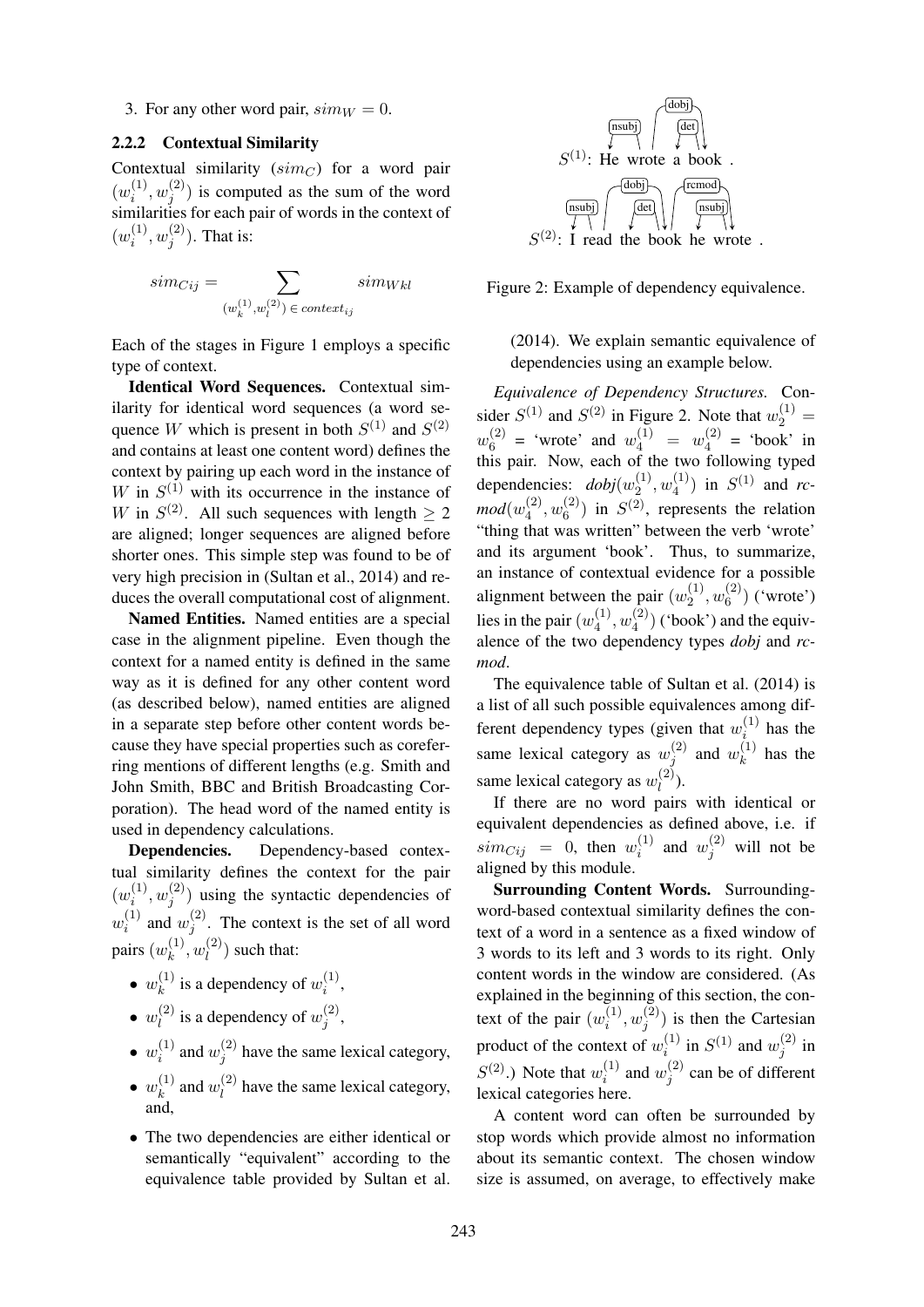| <b>Data Set</b> | <b>Source of Text</b>    | # of Pairs |
|-----------------|--------------------------|------------|
| deft-forum      | discussion forums        | 450        |
| deft-news       | news articles            | 300        |
| headlines       | news headlines           | 750        |
| images          | image descriptions       | 750        |
| OnWN            | word sense definitions   | 750        |
| tweet-news      | news articles and tweets | 750        |

Table 1: Test sets for SemEval STS 2014.

sufficient contextual information available while avoiding the inclusion of contextually unrelated words. But further experiments are necessary to determine the best span in the context of alignment.

Unlike dependency-based alignment, even if there are no similar words in the context, i.e. if  $sim_{Cij} = 0$ ,  $w_i^{(1)}$  may still be aligned to  $w_j^{(2)}$  $j^{(4)}$  if  $sim_{Wij} > 0$  and no alignments for  $w_i^{(1)}$  $\stackrel{(1)}{i}$  or  $w_j^{(2)}$ j have been found by earlier stages of the pipeline.

### 2.2.3 The Alignment Sequence

The rationale behind the specific sequence of alignment steps (Figure 1) was explained in (Sultan et al., 2014): (1) Identical word sequence alignment was found to be the step with the highest precision in experiments on the (Brockett, 2007) training data, (2) It is convenient to align named entities before other content words to enable alignment of entity mentions of different lengths, (3) Dependency-based evidence was observed to be more reliable (i.e. of higher precision) than textual evidence on the (Brockett, 2007) training data.

#### 3 Method

Our STS score is a function of the proportions of aligned content words in the two input sentences.

The proportion of content words in  $S^{(1)}$  that are aligned to some word in  $S^{(2)}$  is:

$$
prop_{Al}^{(1)} = \frac{|\{i : [\exists j : (i, j) \in Al] \text{ and } w_i^{(1)} \in C\}|}{|\{i : w_i^{(1)} \in C\}|}
$$

where  $C$  is the set of all content words in English and Al are the predicted word alignments. A word alignment is a pair of indices  $(i, j)$  indicating that word  $w_i^{(1)}$  $i^{(1)}$  is aligned to  $w_j^{(2)}$  $j^{(2)}$ . The proportion of aligned content words in  $S^{(2)}$ ,  $prop_{Al}^{(2)}$ , can be computed in a similar way.

We posit that a simple yet sensible way to obtain an STS estimate for  $S^{(1)}$  and  $S^{(2)}$  is to take a mean

| Data Set             | Run 1  | Run 2  |
|----------------------|--------|--------|
| deft-forum           | 0.4828 | 0.4828 |
| deft-news            | 0.7657 | 0.7657 |
| headlines            | 0.7646 | 0.7646 |
| images               | 0.8214 | 0.8214 |
| OnWN                 | 0.7227 | 0.8589 |
| tweet-news           | 0.7639 | 0.7639 |
| <b>Weighted Mean</b> | 0.7337 | 0.7610 |

Table 2: Results of evaluation on SemEval STS 2014 data. Each value on columns 2 and 3 is the correlation between system output and human annotations for the corresponding data set. The last row shows the value of the final evaluation metric.

of  $prop_{Al}^{(1)}$  and  $prop_{Al}^{(2)}$ . Our two submitted runs use the harmonic mean:

$$
sim(S^{(1)}, S^{(2)}) = \frac{2 \times prop_{Al}^{(1)} \times prop_{Al}^{(2)}}{prop_{Al}^{(1)} + prop_{Al}^{(2)}}
$$

It is a more conservative estimate than the arithmetic mean, and penalizes sentence pairs with a large disparity between the values of  $prop_{Al}^{(1)}$  and  $prop_{Al}^{(2)}$ . Experiments on STS 2012 and 2013 data revealed the harmonic mean of the two proportions to be a better STS estimate than the arithmetic mean.

### 4 Data

STS systems at SemEval 2014 were evaluated on six data sets. Each test set consists of a number of sentence pairs; each pair has a human-assigned similarity score in the range [0, 5] which increases with similarity. Every score is the mean of five scores crowdsourced using the Amazon Mechanical Turk. The sentences were collected from a variety of sources. In Table 1, we provide a brief description of each test set.

### 5 Evaluation

We submitted the results of two system runs at SemEval 2014 based on the idea presented in Section 3. The two runs were identical, except for the fact that for the *OnWN* test set, we specified the following words as additional stop words during run 2 (but not during run 1): *something*, *someone*, *somebody*, *act*, *activity*, *some*, *state*. <sup>4</sup> For both

<sup>4</sup>*OnWN* has many sentence pairs where each sentence is of the form "the act/activity/state of verb+ing something/somebody". The selected words act merely as fillers in such pairs and consequently do not typically contribute to the similarity scores.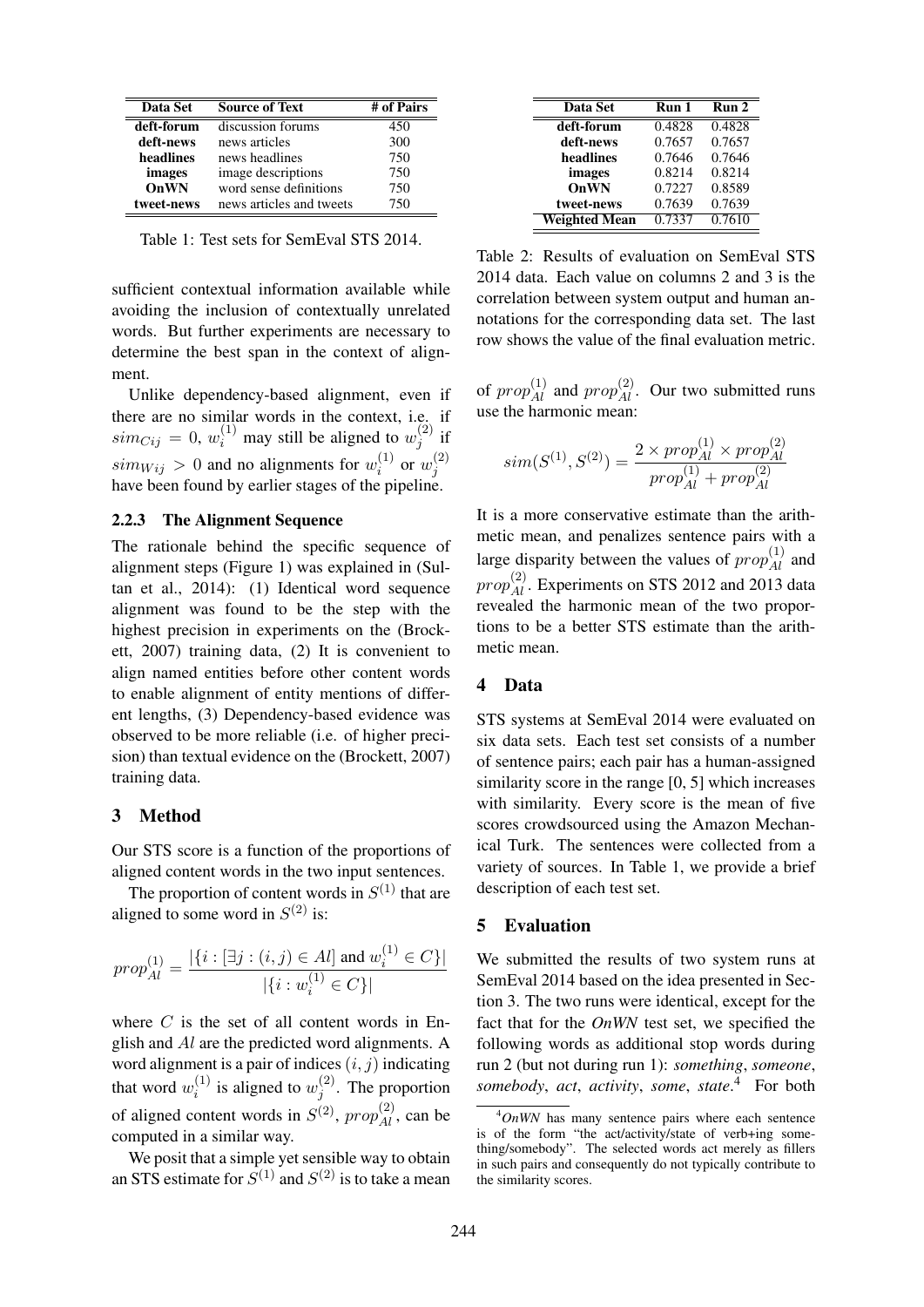| Data Set             | Run 1  | Run 2  |
|----------------------|--------|--------|
| <b>FNWN</b>          | 0.4686 | 0.4686 |
| headlines            | 0.7797 | 0.7797 |
| OnWN                 | 0.6083 | 0.8197 |
| <b>SMT</b>           | 0.3837 | 0.3837 |
| <b>Weighted Mean</b> | 0.5788 | 0.6315 |

Table 3: Results of evaluation on \*SEM STS 2013 data.

runs, the *tweet-news* sentences were preprocessed by separating the hashtag from the word for each hashtagged word.

Table 2 shows the performance of each run. Rows 1 through 6 show the Pearson correlation coefficients between the system scores and human annotations for all test sets. The last row shows the value of the final evaluation metric, which is a weighted sum of all correlations in rows 1–6. The weight assigned to a data set is proportional to its number of pairs. Our run 1 ranked 7th and run 2 ranked 1st among 38 submitted system runs.

An important implication of these results is the fact that knowledge of domain-specific stop words can be beneficial for an STS system. Even though we imparted this knowledge to our system during run 2 via a manually constructed set of additional stop words, simple measures like TF-IDF can be used to automate the process.

### 5.1 Performance on STS 2012 and 2013 Data

We applied our algorithm on the 2012 and 2013 STS test sets to examine its general utility. Note that the STS 2013 setup was similar to STS 2014 with no domain-dependent training data, whereas several of the 2012 test sets had designated training data.

Over all the 2013 test sets, our two runs demonstrated weighted correlations of 0.5788 (rank: 4) and 0.6315 (rank: 1), respectively. Table 3 shows performances on individual test sets. (Descriptions of the test sets can be found in (Agirre et al., 2013).) Again, run 2 outperformed run 1 on *OnWN* by a large margin.

On the 2012 test sets, however, the performance was worse (relative to other systems), with respective weighted correlations of 0.6476 (rank: 8) and 0.6423 (rank: 9). Table 4 shows performances on individual test sets. (Descriptions of the test sets can be found in (Agirre et al., 2012).)

This performance drop seems to be an obvious consequence of the fact that our algorithm was not trained on domain-specific data: on STS 2013

| Data Set             | Run 1  | Run 2  |
|----------------------|--------|--------|
| <b>MSRpar</b>        | 0.6413 | 0.6413 |
| <b>MSRvid</b>        | 0.8200 | 0.8200 |
| OnWN                 | 0.7227 | 0.7004 |
| <b>SMTeuroparl</b>   | 0.4267 | 0.4267 |
| <b>SMTnews</b>       | 0.4486 | 0.4486 |
| <b>Weighted Mean</b> | 0.6476 | 0.6423 |

Table 4: Results of evaluation on SemEval STS 2012 data.

data, the top two STS 2012 systems, with respective weighted correlations of 0.5652 and 0.5221 (Agirre et al., 2013), were outperformed by our system by a large margin.

In contrast to the other two years, our run 1 outperformed run 2 on the 2012 *OnWN* test set by a very small margin. A closer inspection revealed that the previously mentioned sentence structure "the act/activity/state of verb+ing something/somebody" is much less common in this set, and as a result, our additional stop words tend to play more salient semantic roles in this set than in the other two *OnWN* sets (i.e. they act relatively more as content words than stop words). The drop in correlation with human annotations is a consequence of this role reversal. This result again shows the importance of a proper selection of stop words for STS and also points to the challenges associated with making such a selection.

# 6 Conclusions and Future Work

We show that alignment of related words in two sentences, if carried out in a principled and accurate manner, can yield state-of-the-art results for sentence-level semantic similarity. Our system has the desired quality of being both accurate and fast. Evaluation on test data from different STS years demonstrates its general applicability as well.

The idea of STS from alignment is worth investigating with larger semantic units (i.e. phrases) in the two sentences. Another possible research direction is to investigate whether the alignment proportions observed for the two sentences can be used as features to improve performance in a supervised setup (even though this scenario is arguably less common in practice because of unavailability of domain or situation-specific training data).

#### Acknowledgments

This material is based in part upon work supported by the National Science Foundation under Grant